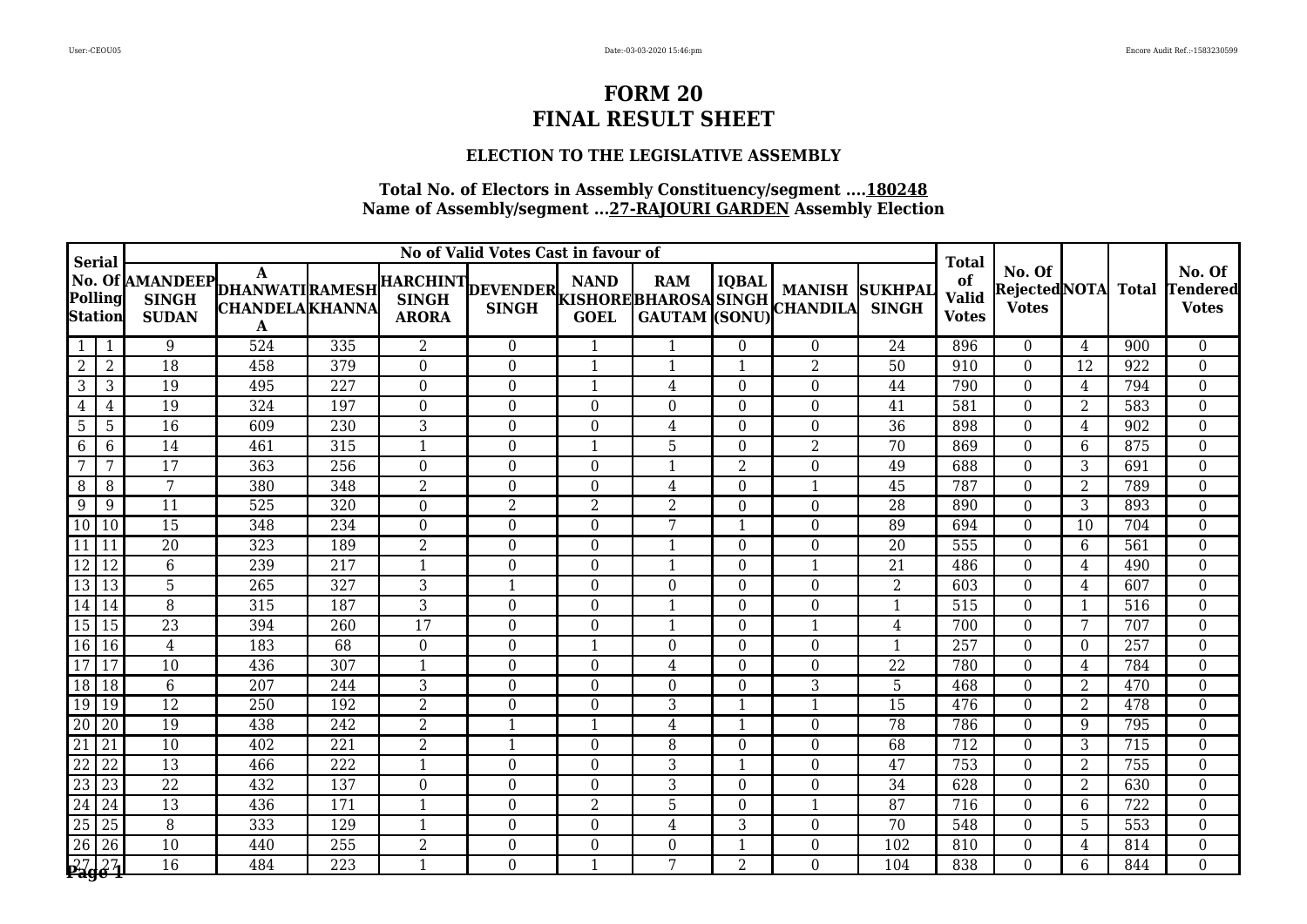#### **ELECTION TO THE LEGISLATIVE ASSEMBLY**

| <b>Serial</b>                   |                 |                              |                                                               |                  |                  | No of Valid Votes Cast in favour of     |                  |                |                |                                         |                                | <b>Total</b>                       |                                               |                |                  |                                           |
|---------------------------------|-----------------|------------------------------|---------------------------------------------------------------|------------------|------------------|-----------------------------------------|------------------|----------------|----------------|-----------------------------------------|--------------------------------|------------------------------------|-----------------------------------------------|----------------|------------------|-------------------------------------------|
| Polling<br><b>Station</b>       |                 | <b>SINGH</b><br><b>SUDAN</b> | No. Of AMANDEEP DHANWATIRAMESH<br><b>CHANDELA KHANNA</b><br>A |                  | <b>ARORA</b>     | HARCHINT DEVENDER KISHORE BHAROSA SINGH | <b>GOEL</b>      |                |                | <b>MANISH</b><br>GAUTAM (SONU) CHANDILA | <b>SUKHPAL</b><br><b>SINGH</b> | of<br><b>Valid</b><br><b>Votes</b> | No. Of<br><b>RejectedNOTA</b><br><b>Votes</b> |                | <b>Total</b>     | No. Of<br><b>Tendered</b><br><b>Votes</b> |
| 28 28<br>29 29<br>30 30         |                 | 26                           | 312                                                           | 172              | 1                | $\boldsymbol{0}$                        | $\overline{0}$   | $\overline{2}$ | $\Omega$       | $\boldsymbol{0}$                        | 57                             | 570                                | $\theta$                                      | 2              | 572              | $\boldsymbol{0}$                          |
|                                 |                 | 10                           | 433                                                           | 146              | 3                | 0                                       | $\mathbf{1}$     | 7              | $\mathbf{1}$   | $\theta$                                | 100                            | 701                                | $\Omega$                                      | 8              | 709              | $\boldsymbol{0}$                          |
|                                 |                 | 6                            | 299                                                           | 108              | $\theta$         | 0                                       | 0                | 3              | 2              | $\theta$                                | 78                             | 496                                | $\theta$                                      | -1             | 497              | $\boldsymbol{0}$                          |
| $\overline{31}$                 | 31              | $\overline{10}$              | 281                                                           | 121              | 1                | $\boldsymbol{0}$                        | $\overline{0}$   | 1              | 7              | $\overline{0}$                          | 62                             | 483                                | $\theta$                                      | 5              | 488              | $\boldsymbol{0}$                          |
| $\overline{32}$                 | $\overline{32}$ | $\overline{11}$              | 407                                                           | 165              | $\mathbf{1}$     | $\boldsymbol{0}$                        | $\boldsymbol{0}$ | 9              | $\Omega$       | $\mathbf{1}$                            | 141                            | 735                                | $\overline{0}$                                | 5              | 740              | $\boldsymbol{0}$                          |
| 33                              | 33              | $6\,$                        | 400                                                           | 154              | $\mathbf{1}$     | $\boldsymbol{0}$                        | $\boldsymbol{0}$ | 3              | $\Omega$       | $\mathbf{1}$                            | 61                             | 626                                | $\Omega$                                      | $\overline{2}$ | 628              | $\boldsymbol{0}$                          |
| $\overline{34}$                 | 34              | 16                           | 470                                                           | 185              | $\mathbf{1}$     | 0                                       | $\boldsymbol{0}$ | $\overline{2}$ | $\Omega$       | $\mathbf{1}$                            | 91                             | 766                                | $\Omega$                                      | 3              | 769              | $\boldsymbol{0}$                          |
| $\overline{35}$                 | 35              | 10                           | 531                                                           | 184              | $\overline{1}$   | $\overline{0}$                          | $\mathbf{1}$     | 3              | $\Omega$       | $\mathbf{1}$                            | 63                             | 794                                | $\overline{0}$                                | $\overline{4}$ | 798              | $\boldsymbol{0}$                          |
| $\overline{36}$                 | $\overline{36}$ | 14                           | 487                                                           | 219              | $\mathbf{1}$     | $\boldsymbol{0}$                        | $\overline{0}$   | 7              | $\Omega$       | $\overline{0}$                          | 81                             | 809                                | $\theta$                                      | 3              | 812              | $\boldsymbol{0}$                          |
| 37                              | 37              | 15                           | 461                                                           | 231              | 1                | $\boldsymbol{0}$                        | $\mathbf{1}$     | $\overline{2}$ | $\Omega$       | $\boldsymbol{0}$                        | 76                             | 787                                | $\Omega$                                      | 3              | 790              | $\boldsymbol{0}$                          |
| $\overline{38}$                 | 38              | $\overline{15}$              | 389                                                           | 182              | 3                | 0                                       | 0                | $\overline{2}$ | $\Omega$       | $\theta$                                | 73                             | 664                                | $\Omega$                                      | $\overline{2}$ | 666              | $\boldsymbol{0}$                          |
| $\frac{39}{40}$                 | 39              | 20                           | 534                                                           | 196              | 5                | $\boldsymbol{0}$                        | $\overline{2}$   | $\overline{2}$ | $\Omega$       | $\mathbf{1}$                            | 86                             | 846                                | $\theta$                                      | 3              | 849              | $\boldsymbol{0}$                          |
|                                 | 40              | $\overline{22}$              | 426                                                           | 184              | $\overline{2}$   | 2                                       | $\theta$         | 3              | $\Omega$       | $\boldsymbol{0}$                        | 113                            | 752                                | $\Omega$                                      | 6              | 758              | $\boldsymbol{0}$                          |
| 41                              | 41              | $\overline{16}$              | 440                                                           | 136              | $\mathbf{1}$     | $\mathbf{1}$                            | $\boldsymbol{0}$ | 1              | $\Omega$       | $\mathbf{1}$                            | 108                            | 704                                | $\overline{0}$                                | 4              | 708              | $\boldsymbol{0}$                          |
| $\frac{42}{43}$                 | 42              | 7                            | 469                                                           | 117              | $\overline{1}$   | $\boldsymbol{0}$                        | $\mathbf{1}$     | $6\phantom{1}$ | $\Omega$       | $\mathbf{1}$                            | 93                             | 695                                | $\overline{0}$                                | $\overline{1}$ | 696              | $\boldsymbol{0}$                          |
|                                 | 43              | 6                            | 423                                                           | 295              | 3                | 0                                       | 0                | $\overline{2}$ | $\Omega$       | $\overline{2}$                          | 30                             | 761                                | $\overline{0}$                                | 3              | 764              | $\boldsymbol{0}$                          |
| 44                              | 44              | $\overline{2}$               | 301                                                           | 262              | $\boldsymbol{0}$ | $\boldsymbol{0}$                        | $\overline{0}$   | $\overline{0}$ | $\Omega$       | $\mathbf{1}$                            | 15                             | 581                                | $\theta$                                      | $\overline{2}$ | 583              | $\boldsymbol{0}$                          |
| 45 45 46                        |                 | $\overline{7}$               | 344                                                           | 156              | $\boldsymbol{0}$ | 0                                       | $\boldsymbol{0}$ | 4              | $\Omega$       | $\mathbf{1}$                            | 42                             | 554                                | $\theta$                                      | 3              | 557              | $\boldsymbol{0}$                          |
|                                 |                 | 10                           | 399                                                           | 409              | $\bf 4$          | $\boldsymbol{0}$                        | $\boldsymbol{0}$ | $\overline{0}$ |                | $\mathbf{1}$                            | 18                             | 842                                | $\overline{0}$                                | 3              | 845              | $\boldsymbol{0}$                          |
| 47                              | 47              | $\overline{12}$              | 448                                                           | 390              | $\overline{1}$   | 0                                       | $\mathbf{1}$     | $\overline{0}$ |                | 3                                       | 17                             | 873                                | $\theta$                                      | 4              | 877              | $\boldsymbol{0}$                          |
| 48                              | 48              | 9                            | 654                                                           | $\overline{233}$ | $\overline{1}$   | $\boldsymbol{0}$                        | $\theta$         | $\overline{0}$ | $\Omega$       | 1                                       | 6                              | 904                                | $\Omega$                                      | 4              | 908              | $\boldsymbol{0}$                          |
| 49                              | 49              | 8                            | 603                                                           | 85               | 8                | 0                                       | $\theta$         | $\overline{0}$ | $\Omega$       | $\theta$                                | 3                              | 707                                | $\Omega$                                      | 3              | 710              | $\boldsymbol{0}$                          |
| $\overline{50}$                 | $\overline{50}$ | $\overline{15}$              | 840                                                           | $\overline{52}$  | $\boldsymbol{0}$ | $\boldsymbol{0}$                        | $\boldsymbol{0}$ | $\mathbf{1}$   |                | $\overline{0}$                          | 4                              | 913                                | $\overline{0}$                                | $\Omega$       | 913              | $\boldsymbol{0}$                          |
| $\overline{51}$                 | $\vert$ 51      | 9                            | 685                                                           | 153              | $\overline{2}$   | $\boldsymbol{0}$                        | $\boldsymbol{0}$ |                | $\Omega$       | $\mathbf{1}$                            | 9                              | 860                                | $\overline{0}$                                | $\overline{2}$ | 862              | $\boldsymbol{0}$                          |
| $\overline{52}$                 | $\sqrt{52}$     | 12                           | 514                                                           | 60               | $\boldsymbol{0}$ | 0                                       | $\boldsymbol{0}$ | 2              | $\Omega$       | $\boldsymbol{0}$                        | 2                              | 590                                | $\theta$                                      | 2              | 592              | $\overline{0}$                            |
|                                 |                 | $\, 8$                       | 396                                                           | 241              | $\boldsymbol{0}$ | $\boldsymbol{0}$                        | $\boldsymbol{0}$ | $\overline{4}$ | $\overline{2}$ | $\boldsymbol{0}$                        | 44                             | 695                                | $\Omega$                                      | 3              | 698              | $\boldsymbol{0}$                          |
| $\frac{53}{53}$ $\frac{53}{54}$ |                 | 9                            | 383                                                           | 298              |                  | $\overline{0}$                          | $\mathbf{1}$     | $\mathbf{1}$   |                | $\Omega$                                | $\overline{39}$                | 733                                | $\Omega$                                      | 10             | $\overline{743}$ | $\overline{0}$                            |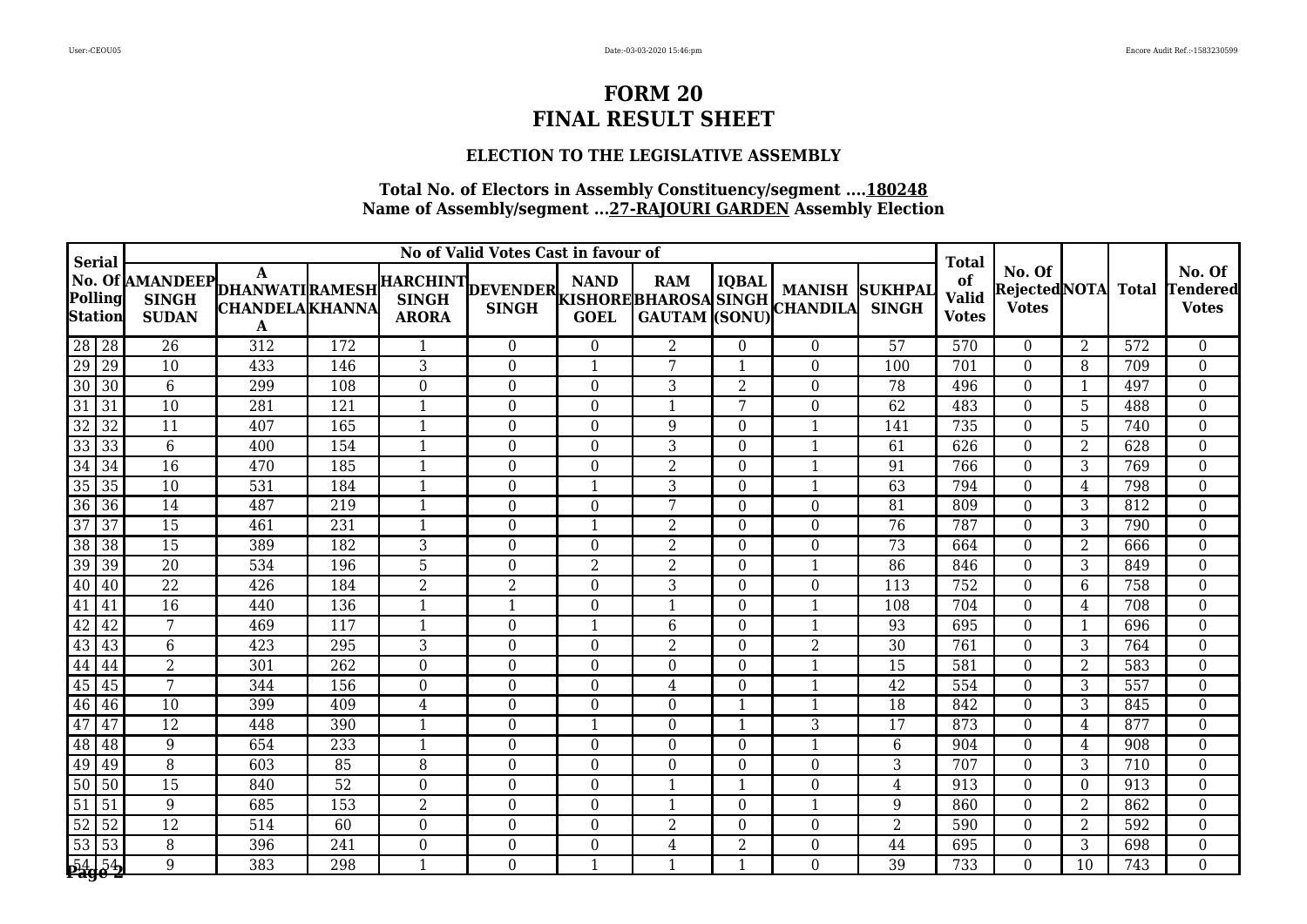### **ELECTION TO THE LEGISLATIVE ASSEMBLY**

| <b>Serial</b>                                                                                                |                 |                              |                                                                          | <b>Total</b>     |                  |                                           |                  |                  |                |                         |                                |                                    |                                                |                |                  |                                    |
|--------------------------------------------------------------------------------------------------------------|-----------------|------------------------------|--------------------------------------------------------------------------|------------------|------------------|-------------------------------------------|------------------|------------------|----------------|-------------------------|--------------------------------|------------------------------------|------------------------------------------------|----------------|------------------|------------------------------------|
| Polling<br><b>Station</b>                                                                                    |                 | <b>SINGH</b><br><b>SUDAN</b> | No. Of AMANDEEP DHANWATI RAMESH<br><b>CHANDELA KHANNA</b><br>$\mathbf A$ |                  |                  | HARCHINT DEVENDER NAND NAND WANTED MANISH |                  |                  |                |                         | <b>SUKHPAL</b><br><b>SINGH</b> | of<br><b>Valid</b><br><b>Votes</b> | No. Of<br><b>Rejected</b> NOTA<br><b>Votes</b> |                | <b>Total</b>     | No. Of<br>[endered<br><b>Votes</b> |
| $55\overline{5}5$                                                                                            |                 | 3                            | 320                                                                      | 143              | $\overline{0}$   | $\overline{0}$                            | $\theta$         | 1                | $\Omega$       | $\theta$                | 55                             | 522                                | $\Omega$                                       | 2              | 524              | $\overline{0}$                     |
| $56$ 56                                                                                                      |                 | $\overline{11}$              | 433                                                                      | 251              | $\mathbf{1}$     | 1                                         | $\theta$         | 3                | $\Omega$       | $\overline{1}$          | 100                            | 801                                | 0                                              | 4              | 805              | $\overline{0}$                     |
| 57                                                                                                           | $\overline{57}$ | $\overline{13}$              | 421                                                                      | $\overline{203}$ | 3                | $\boldsymbol{0}$                          | 1                | $\overline{2}$   | $\Omega$       | $\boldsymbol{0}$        | 69                             | 712                                | $\overline{0}$                                 | $\mathbf 1$    | 713              | $\boldsymbol{0}$                   |
| $\overline{58}$                                                                                              | $\overline{58}$ | $\overline{12}$              | 405                                                                      | 157              | 3                | $\overline{0}$                            | $\theta$         | $\overline{3}$   | $\Omega$       | $\theta$                | 70                             | 650                                | $\Omega$                                       | 7              | 657              | $\boldsymbol{0}$                   |
| 59                                                                                                           | 59              | $\overline{12}$              | 324                                                                      | 147              | $\boldsymbol{0}$ | 1                                         | $\mathbf{1}$     | 5                | 4              | $\theta$                | 162                            | 656                                | 0                                              | 6              | 662              | $\boldsymbol{0}$                   |
| $\begin{array}{ c c c }\hline \rule{0pt}{1em}60 & 60 \\ \hline \rule{0pt}{1em}61 & 61 \\ \hline \end{array}$ |                 | $\overline{11}$              | 332                                                                      | 253              | $\boldsymbol{0}$ | $\overline{0}$                            | $\mathbf{1}$     | $\overline{2}$   | $\Omega$       | $\mathbf 1$             | 8                              | 608                                | $\overline{0}$                                 | 4              | 612              | $\boldsymbol{0}$                   |
|                                                                                                              |                 | 11                           | 268                                                                      | 106              | $\mathbf 1$      | $\boldsymbol{0}$                          | $\overline{0}$   | $\boldsymbol{0}$ |                | 1                       | 11                             | 399                                | $\theta$                                       | 2              | 401              | $\boldsymbol{0}$                   |
| $\overline{62}$                                                                                              | 62              | 19                           | 427                                                                      | 304              | $\overline{2}$   | $\boldsymbol{0}$                          | $\overline{0}$   | $\overline{2}$   | 2              | $\mathbf{1}$            | 38                             | 795                                | $\Omega$                                       | 3              | 798              | $\boldsymbol{0}$                   |
| $\frac{63}{64}$                                                                                              | $\sqrt{63}$     | $\overline{13}$              | $\overline{536}$                                                         | 241              | $\overline{15}$  | 1                                         | $\mathbf{1}$     | $\overline{2}$   | $\Omega$       | $\overline{1}$          | 4                              | 814                                | $\Omega$                                       | 5              | 819              | $\boldsymbol{0}$                   |
|                                                                                                              | $\sqrt{64}$     | 9                            | 432                                                                      | 197              | $\boldsymbol{0}$ | $\boldsymbol{0}$                          | $\overline{2}$   | $\,2$            | $\Omega$       | $\boldsymbol{0}$        | 9                              | 651                                | $\theta$                                       | 4              | 655              | $\boldsymbol{0}$                   |
| $\overline{65}$                                                                                              | 65              | 14                           | 537                                                                      | 215              | 3                | $\overline{0}$                            | $\theta$         | 3                | 2              | $\overline{\mathbf{1}}$ | 4                              | 779                                | $\Omega$                                       | $\mathbf 1$    | 780              | $\boldsymbol{0}$                   |
| 66 66<br>67 67                                                                                               |                 | $\overline{13}$              | 268                                                                      | 134              | $\overline{4}$   | $\boldsymbol{0}$                          | $\overline{0}$   | $\boldsymbol{0}$ | $\Omega$       | $\mathbf{1}$            | $\overline{2}$                 | 422                                | $\Omega$                                       | -1             | 423              | $\boldsymbol{0}$                   |
|                                                                                                              |                 | $\overline{15}$              | 446                                                                      | $\overline{251}$ | $\boldsymbol{0}$ | $\mathbf{1}$                              | $\boldsymbol{0}$ | $\overline{7}$   |                | $\boldsymbol{0}$        | 5                              | 726                                | $\overline{0}$                                 | $\overline{2}$ | $\overline{728}$ | $\boldsymbol{0}$                   |
| $\overline{68}$                                                                                              | 68              | $\overline{13}$              | 239                                                                      | 426              | 3                | $\overline{0}$                            | $\mathbf{1}$     | $\mathbf{1}$     |                | $\mathbf{1}$            | $\overline{2}$                 | 687                                | $\overline{0}$                                 | 3              | 690              | $\boldsymbol{0}$                   |
| $\frac{69}{70}$                                                                                              | $\sqrt{69}$     | 12                           | 312                                                                      | 368              | 4                | 1                                         | $\overline{2}$   | $\mathbf{1}$     | $\Omega$       | $\theta$                | 3                              | 703                                | $\Omega$                                       | 5              | 708              | $\boldsymbol{0}$                   |
|                                                                                                              | $\overline{70}$ | $\overline{16}$              | 195                                                                      | 301              | $\overline{2}$   | $\overline{0}$                            | $\overline{1}$   | $\mathbf{1}$     | 2              | $\mathbf{1}$            | $\theta$                       | 519                                | $\Omega$                                       | 4              | 523              | $\boldsymbol{0}$                   |
| $\overline{71}$                                                                                              | $\overline{71}$ | 8                            | 171                                                                      | 240              | $\overline{3}$   | 1                                         | $\overline{0}$   | $\boldsymbol{0}$ | $\overline{2}$ | $\overline{2}$          | 5                              | 432                                | $\overline{0}$                                 | -1             | 433              | $\boldsymbol{0}$                   |
| $\overline{72}$                                                                                              | $\overline{72}$ | 5                            | 809                                                                      | 112              | $\overline{2}$   | 0                                         | $\theta$         | $\overline{3}$   | $\Omega$       | $\overline{2}$          | 3                              | 936                                | 0                                              | $\theta$       | 936              | $\overline{0}$                     |
| $\overline{73}$                                                                                              | 73              | 22                           | 510                                                                      | 256              | $\boldsymbol{0}$ | $\overline{0}$                            | $\overline{0}$   | $\overline{4}$   | 4              | $\overline{2}$          | $\overline{0}$                 | 798                                | $\Omega$                                       | 4              | 802              | $\boldsymbol{0}$                   |
| $\overline{74}$                                                                                              | $\overline{74}$ | $\overline{16}$              | $\overline{226}$                                                         | $\overline{272}$ | $\boldsymbol{0}$ | $\overline{0}$                            | $\boldsymbol{0}$ | $\boldsymbol{0}$ | $\Omega$       | $\boldsymbol{0}$        | $\overline{2}$                 | 516                                | $\Omega$                                       | 5              | $\overline{521}$ | $\boldsymbol{0}$                   |
| $\overline{75}$                                                                                              | 75              | $\overline{38}$              | 208                                                                      | 233              | $\boldsymbol{0}$ | $\boldsymbol{0}$                          | $\overline{0}$   | $\mathbf{1}$     | $\Omega$       | $\overline{0}$          | 5                              | 485                                | $\overline{0}$                                 | 7              | 492              | $\boldsymbol{0}$                   |
| $\overline{76}$                                                                                              | 76              | $\overline{25}$              | 163                                                                      | 298              | $\boldsymbol{0}$ | $\overline{0}$                            | $\theta$         | $\boldsymbol{0}$ | $\Omega$       | $\theta$                | 9                              | 495                                | 0                                              | 3              | 498              | $\boldsymbol{0}$                   |
| 77                                                                                                           | 77              | $\overline{23}$              | 279                                                                      | 298              | $\boldsymbol{0}$ | $\overline{0}$                            | $\theta$         | 1                | $\Omega$       | $\theta$                | 3                              | 604                                | 0                                              | 3              | 607              | $\boldsymbol{0}$                   |
| $\overline{78}$                                                                                              | $\sqrt{78}$     | $\overline{35}$              | 256                                                                      | $\overline{265}$ | $\mathbf{1}$     | $\boldsymbol{0}$                          | $\boldsymbol{0}$ | $\boldsymbol{0}$ | $\Omega$       | $\overline{2}$          | $\overline{2}$                 | 561                                | $\overline{0}$                                 | 3              | 564              | $\overline{0}$                     |
| $\overline{79}$                                                                                              | 79              | $\overline{27}$              | 255                                                                      | 278              | $\boldsymbol{0}$ | $\overline{0}$                            | $\mathbf{1}$     | $\mathbf{1}$     | $\Omega$       | $\theta$                | 4                              | 566                                | $\Omega$                                       | $\overline{2}$ | 568              | $\boldsymbol{0}$                   |
| $\overline{80}$                                                                                              | 80              | $\overline{22}$              | 223                                                                      | 330              | $\boldsymbol{0}$ | $\boldsymbol{0}$                          | $\overline{0}$   | $\boldsymbol{0}$ | $\Omega$       |                         | $\overline{2}$                 | 578                                | $\Omega$                                       | 6              | 584              | $\boldsymbol{0}$                   |
| 8181                                                                                                         |                 | $\overline{35}$              | 307                                                                      | 430              | $\overline{2}$   | $\overline{0}$                            | $\overline{0}$   | $\overline{0}$   | $\Omega$       | $\Omega$                | 11                             | 785                                | 0                                              | 13             | 798              | $\overline{0}$                     |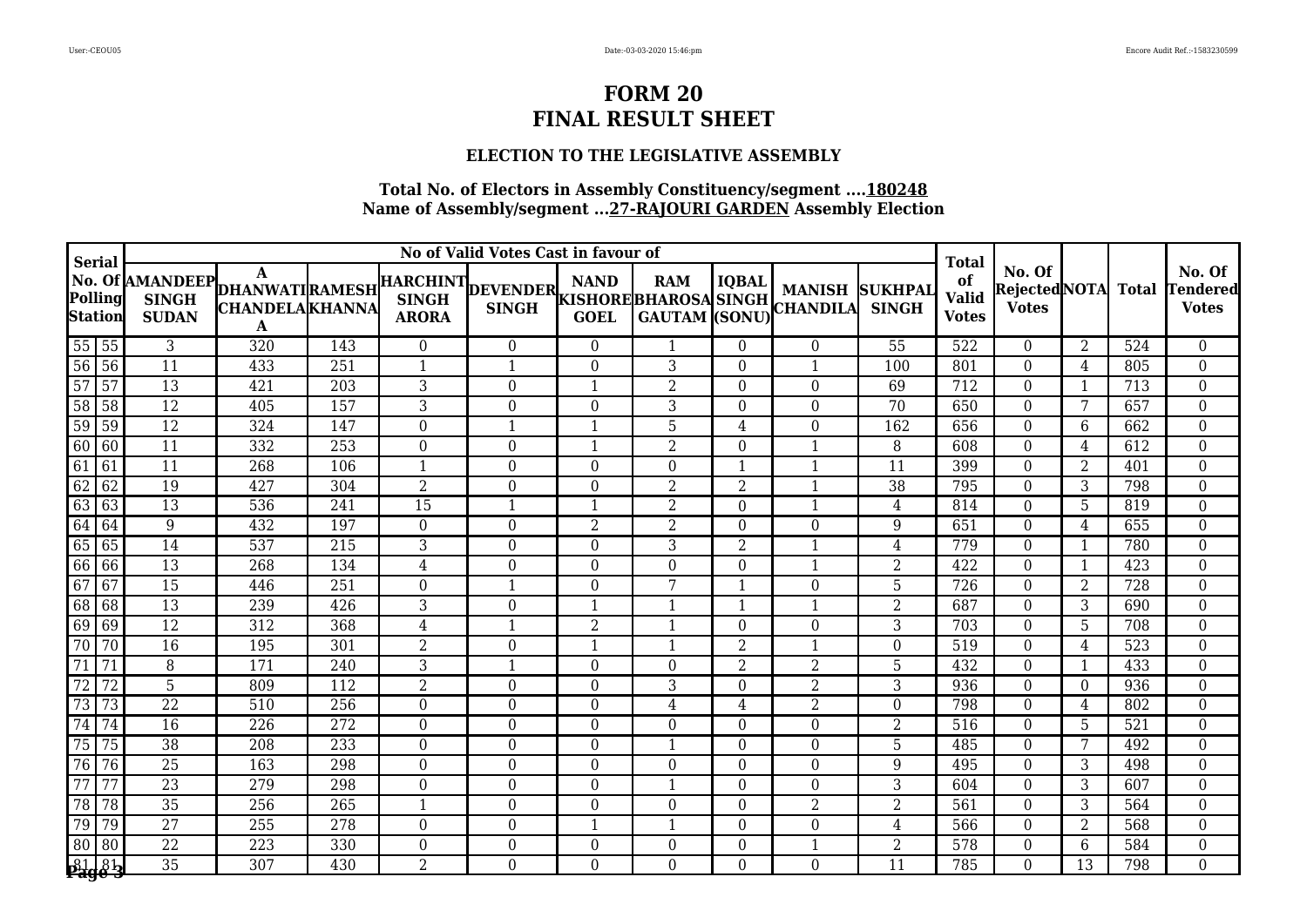### **ELECTION TO THE LEGISLATIVE ASSEMBLY**

| <b>Serial</b>                                                                     | No of Valid Votes Cast in favour of |                                                               |                  |                          |                                           |                  |                |                |                  |                                |                                             |                                                |                |              |                                           |
|-----------------------------------------------------------------------------------|-------------------------------------|---------------------------------------------------------------|------------------|--------------------------|-------------------------------------------|------------------|----------------|----------------|------------------|--------------------------------|---------------------------------------------|------------------------------------------------|----------------|--------------|-------------------------------------------|
| Polling<br><b>Station</b>                                                         | <b>SINGH</b><br><b>SUDAN</b>        | No. Of AMANDEEP DHANWATI RAMESH<br><b>CHANDELAKHANNA</b><br>A |                  |                          | HARCHINT DEVENDER NAND NAND SINGH MAINISM |                  |                |                |                  | <b>SUKHPAI</b><br><b>SINGH</b> | Total<br>of<br><b>Valid</b><br><b>Votes</b> | No. Of<br><b>Rejected</b> NOTA<br><b>Votes</b> |                | <b>Total</b> | No. Of<br><b>Tendered</b><br><b>Votes</b> |
| 82 82                                                                             | 54                                  | 338                                                           | 363              | $\overline{2}$           | $\overline{0}$                            | $\theta$         | 1              | 1              | $\theta$         | 8                              | 767                                         | $\Omega$                                       | 9              | 776          | $\boldsymbol{0}$                          |
| 83 83                                                                             | 31                                  | 477                                                           | 255              | $\mathbf{1}$             | $\overline{0}$                            | $\overline{0}$   | 3              | $\Omega$       | $\overline{0}$   | 7                              | 774                                         | $\Omega$                                       | 5              | 779          | $\boldsymbol{0}$                          |
| $\begin{array}{ c c }\n\hline\n84 & 84 \\ \hline\n85 & 85 \\ \hline\n\end{array}$ | 65                                  | 428                                                           | 363              | $\overline{4}$           | 0                                         | $\mathbf{1}$     | 3              | $\overline{2}$ | $\boldsymbol{0}$ | 28                             | 894                                         | $\Omega$                                       | 8              | 902          | $\overline{0}$                            |
|                                                                                   | $\overline{56}$                     | 448                                                           | 326              | 7                        | 0                                         | $\boldsymbol{0}$ | 2              | $\Omega$       | $\theta$         | 2                              | 841                                         | $\Omega$                                       |                | 842          | $\overline{0}$                            |
| $\overline{86}$<br> 86                                                            | 101                                 | 326                                                           | 290              | $\overline{2}$           | $\overline{0}$                            | $\overline{0}$   |                | $\Omega$       | $\overline{2}$   | 6                              | 728                                         | $\Omega$                                       | $\overline{2}$ | 730          | $\boldsymbol{0}$                          |
| $\frac{87}{88}$<br>$\sqrt{87}$                                                    | $\overline{82}$                     | 332                                                           | 351              | $\overline{2}$           | $\boldsymbol{0}$                          | $\boldsymbol{0}$ | $\overline{2}$ |                | $\mathbf{1}$     | 7                              | 778                                         | $\overline{0}$                                 | $\overline{2}$ | 780          | $\boldsymbol{0}$                          |
| $\overline{\phantom{1}88}$                                                        | 18                                  | 179                                                           | 441              | $\overline{2}$           | $\boldsymbol{0}$                          | $\boldsymbol{0}$ | 1              | $\Omega$       | $\boldsymbol{0}$ | 3                              | 644                                         | $\Omega$                                       | 7              | 651          | $\boldsymbol{0}$                          |
| $\overline{89}$<br>89                                                             | 21                                  | 194                                                           | 621              | $6\phantom{.}6$          | $\boldsymbol{0}$                          | $\mathbf{1}$     | $\overline{2}$ | $\Omega$       | $\theta$         | 2                              | 847                                         | $\Omega$                                       | 3              | 850          | $\boldsymbol{0}$                          |
| $\boxed{90}$ 90                                                                   | 9                                   | 404                                                           | 523              | $\overline{\phantom{a}}$ | 0                                         | $\mathbf{1}$     | $\overline{0}$ |                | $\boldsymbol{0}$ | 4                              | 943                                         | $\theta$                                       | 5              | 948          | $\boldsymbol{0}$                          |
| 91<br>  91                                                                        | $\overline{32}$                     | 232                                                           | $\overline{373}$ | 3                        | 1                                         | $\theta$         | $\overline{2}$ |                | 1                | $\mathbf{1}$                   | 646                                         | $\Omega$                                       | 3              | 649          | $\boldsymbol{0}$                          |
| 92<br>$\sqrt{92}$                                                                 | 31                                  | 539                                                           | 358              | 10                       | 0                                         | 0                | $\overline{2}$ | $\Omega$       | $\mathbf{1}$     | 22                             | 963                                         | $\Omega$                                       | 7              | 970          | $\boldsymbol{0}$                          |
| 93 93<br>94 94                                                                    | 73                                  | 335                                                           | 235              | 1                        | $\boldsymbol{0}$                          | $\mathbf{0}$     | $\overline{4}$ | $\overline{3}$ | $\boldsymbol{0}$ | $\overline{22}$                | 673                                         | $\overline{0}$                                 | 4              | 677          | $\boldsymbol{0}$                          |
|                                                                                   | $\overline{27}$                     | 449                                                           | 421              | $\overline{4}$           | $\mathbf{1}$                              | $\boldsymbol{0}$ | $\overline{2}$ | 12             | $\boldsymbol{0}$ | 25                             | 941                                         | $\Omega$                                       | 4              | 945          | $\boldsymbol{0}$                          |
| 95<br> 95                                                                         | 22                                  | 266                                                           | 223              | 1                        | $\boldsymbol{0}$                          | 0                | 1              | $\Omega$       | $\mathbf{1}$     | 10                             | 524                                         | $\Omega$                                       | $\Omega$       | 524          | $\boldsymbol{0}$                          |
| $\frac{96}{97}$<br> 96                                                            | 59                                  | 457                                                           | 270              | $\mathbf{0}$             | $\boldsymbol{0}$                          | $\overline{2}$   | $\Omega$       | 10             | $\overline{0}$   | 18                             | 816                                         | $\Omega$                                       | 7              | 823          | $\boldsymbol{0}$                          |
| $\sqrt{97}$                                                                       | $\overline{22}$                     | 128                                                           | 249              | $\theta$                 | $\theta$                                  | $\overline{0}$   | $\Omega$       | $\Omega$       | $\theta$         | $\Omega$                       | 399                                         | $\theta$                                       | 6              | 405          | $\boldsymbol{0}$                          |
| 98 98                                                                             | $\overline{31}$                     | 411                                                           | 197              | 3                        | 0                                         | $\boldsymbol{0}$ | $\overline{2}$ | $\Omega$       | 3                | $\overline{\mathbf{1}}$        | 648                                         | $\theta$                                       | 8              | 656          | $\boldsymbol{0}$                          |
| $\overline{99}$<br>$\sqrt{99}$                                                    | 20                                  | 444                                                           | 223              | 4                        | 1                                         | $\mathbf{1}$     | 4              | $\Omega$       | $\overline{2}$   | 9                              | 708                                         | $\Omega$                                       | 9              | 717          | $\boldsymbol{0}$                          |
| 100 100                                                                           | 38                                  | 506                                                           | 293              | 8                        | $\boldsymbol{0}$                          | 0                | 4              | $\Omega$       | $\boldsymbol{0}$ | 7                              | 856                                         | $\theta$                                       | 8              | 864          | $\boldsymbol{0}$                          |
| $101$ $101$                                                                       | 48                                  | 520                                                           | 266              | 1                        | 0                                         | $\theta$         | $\overline{0}$ | $\Omega$       | $\mathbf 1$      | 4                              | 840                                         | $\Omega$                                       | 4              | 844          | $\boldsymbol{0}$                          |
| 102 102                                                                           | $\overline{43}$                     | 324                                                           | 183              | 7                        | 2                                         | $\overline{0}$   | 5              | 3              | $\theta$         | 1                              | 568                                         | $\Omega$                                       | 3              | 571          | $\boldsymbol{0}$                          |
| 103 103                                                                           | 29                                  | 322                                                           | 176              | 3                        | 0                                         | 0                | 8              | $\theta$       | $\boldsymbol{0}$ | 2                              | 540                                         | $\overline{0}$                                 | $\Omega$       | 540          | $\boldsymbol{0}$                          |
| 104 104                                                                           | $\overline{57}$                     | 422                                                           | 247              | 5                        | $\boldsymbol{0}$                          | $\boldsymbol{0}$ |                | 3              | $\mathbf 1$      | 4                              | 740                                         | $\theta$                                       | $\overline{3}$ | 743          | $\boldsymbol{0}$                          |
| 105 105                                                                           | 26                                  | 442                                                           | 278              | 3                        | 0                                         | $\theta$         | 3              | 3              | $\overline{2}$   | 7                              | 764                                         | $\overline{0}$                                 | $\overline{2}$ | 766          | $\boldsymbol{0}$                          |
| 106 106                                                                           | 11                                  | 293                                                           | 179              | $\boldsymbol{0}$         | 0                                         | $\boldsymbol{0}$ | $\overline{0}$ | 2              | $\boldsymbol{0}$ | 146                            | 631                                         | $\theta$                                       |                | 632          | $\boldsymbol{0}$                          |
| 107 107                                                                           | $\overline{20}$                     | 275                                                           | 275              | 3                        | $\boldsymbol{0}$                          | $\boldsymbol{0}$ | $\overline{2}$ | $\overline{2}$ | $\theta$         | 84                             | 661                                         | $\Omega$                                       | 6              | 667          | $\boldsymbol{0}$                          |
| 108 108                                                                           | $\overline{17}$                     | 325                                                           | 181              | $\Omega$                 | $\overline{0}$                            | $\theta$         | $\overline{2}$ | 0              | $\overline{2}$   | $\overline{118}$               | 645                                         | $\Omega$                                       | 3              | 648          | $\overline{0}$                            |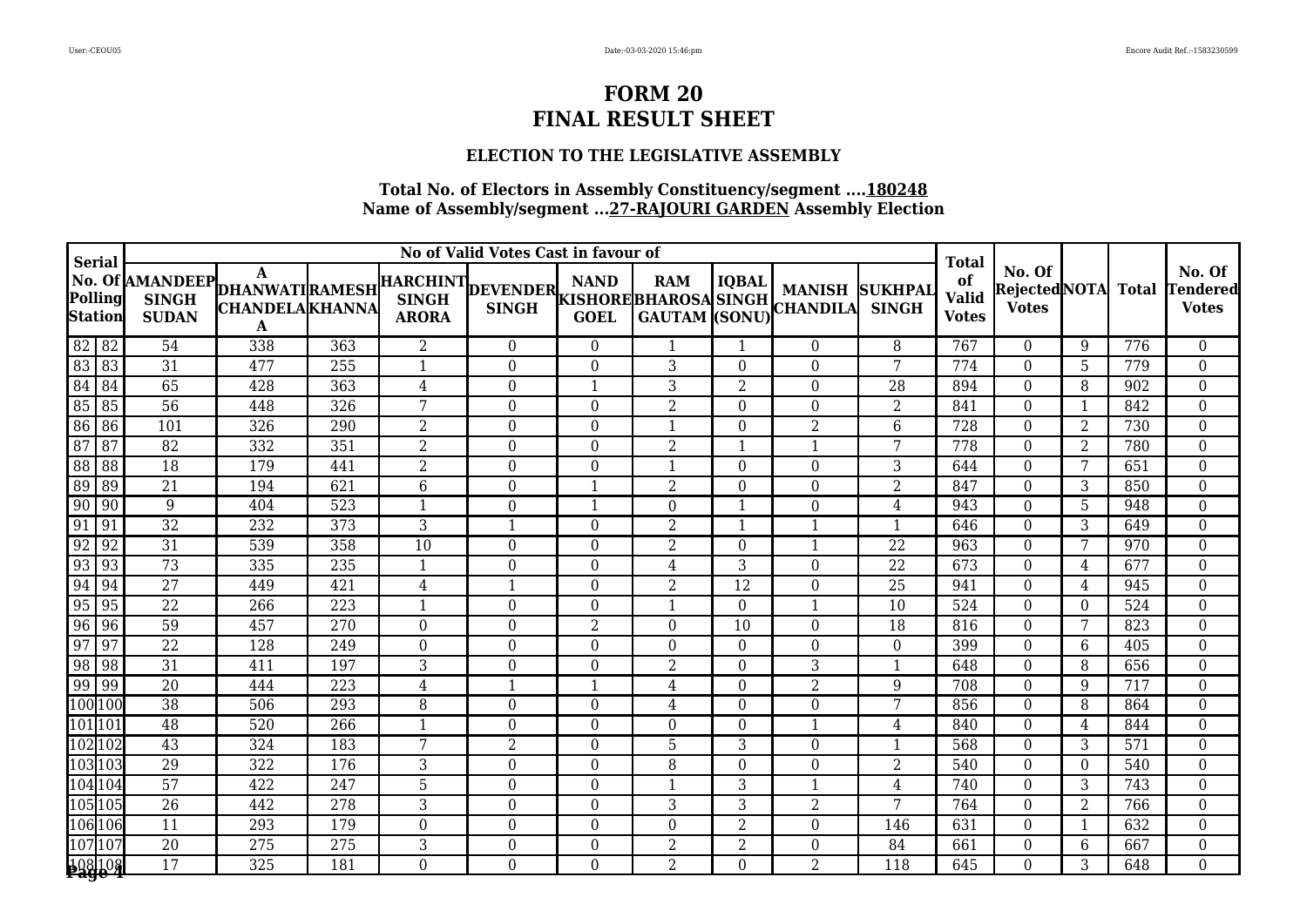### **ELECTION TO THE LEGISLATIVE ASSEMBLY**

| <b>Serial</b>             |                              |                                                                          |     |                  | No of Valid Votes Cast in favour of |                            |                                     |                |                                         |                                | <b>Total</b>                       |                                         |                |              | No. Of<br><b>Tendered</b><br><b>Votes</b> |
|---------------------------|------------------------------|--------------------------------------------------------------------------|-----|------------------|-------------------------------------|----------------------------|-------------------------------------|----------------|-----------------------------------------|--------------------------------|------------------------------------|-----------------------------------------|----------------|--------------|-------------------------------------------|
| Polling<br><b>Station</b> | <b>SINGH</b><br><b>SUDAN</b> | No. Of AMANDEEP DHANWATI RAMESH<br><b>CHANDELA</b> KHANNA<br>$\mathbf A$ |     | <b>ARORA</b>     | HARCHINT DEVENDER<br><b>SINGH</b>   | <b>NAND</b><br><b>GOEL</b> | <b>RAM</b><br>KISHORE BHAROSA SINGH | <b>IQBAL</b>   | <b>MANISH</b><br>GAUTAM (SONU) CHANDILA | <b>SUKHPAI</b><br><b>SINGH</b> | of<br><b>Valid</b><br><b>Votes</b> | No. Of<br>Rejected NOTA<br><b>Votes</b> |                | <b>Total</b> |                                           |
| 109 109                   | 19                           | 374                                                                      | 289 | $\overline{2}$   | $\overline{0}$                      | -1                         | $\overline{0}$                      | $\mathbf 1$    | $\theta$                                | 56                             | 742                                | $\Omega$                                | 3              | 745          | $\overline{0}$                            |
| 110 110                   | $\overline{12}$              | $\overline{267}$                                                         | 177 | $\overline{2}$   | $\overline{0}$                      | $\Omega$                   | $\mathbf{1}$                        | -1             | $\Omega$                                | $\overline{27}$                | 487                                | $\Omega$                                | 1              | 488          | $\boldsymbol{0}$                          |
| $111$ <sup>11</sup>       | 67                           | 544                                                                      | 113 | 3                | $\overline{0}$                      | $\overline{2}$             | $\overline{2}$                      | -1             | $\mathbf{1}$                            | 30                             | 763                                | $\overline{0}$                          | 1              | 764          | $\boldsymbol{0}$                          |
| 112112                    | $\overline{27}$              | 458                                                                      | 114 | $\mathbf{1}$     | 1                                   | $\Omega$                   | 7                                   | $\Omega$       | $\overline{2}$                          | 72                             | 682                                | $\Omega$                                | 2              | 684          | $\overline{0}$                            |
| 113 113                   | 62                           | $\overline{576}$                                                         | 76  | $\boldsymbol{0}$ | $\boldsymbol{0}$                    | $\mathbf{1}$               | 5                                   | $\Omega$       | $\mathbf{1}$                            | 76                             | 797                                | $\Omega$                                | 6              | 803          | $\overline{0}$                            |
| 114 114                   | $\overline{14}$              | 377                                                                      | 173 | $\mathbf{1}$     | $\boldsymbol{0}$                    | $\boldsymbol{0}$           | $\mathfrak{Z}$                      | $\Omega$       | $\boldsymbol{0}$                        | 58                             | 626                                | $\overline{0}$                          | $\overline{2}$ | 628          | $\boldsymbol{0}$                          |
| 115115                    | 21                           | 465                                                                      | 195 | $\boldsymbol{0}$ | $\boldsymbol{0}$                    | $\mathbf{1}$               | $\overline{2}$                      | $\Omega$       | $\overline{0}$                          | 30                             | 714                                | $\Omega$                                | 3              | 717          | $\boldsymbol{0}$                          |
| 116 116                   | 10                           | 364                                                                      | 94  | $\boldsymbol{0}$ | $\boldsymbol{0}$                    | $\overline{0}$             | $\overline{2}$                      | $\Omega$       | $\overline{0}$                          | 63                             | 533                                | $\Omega$                                | $\mathbf{1}$   | 534          | $\overline{0}$                            |
| 117 117                   | $\overline{11}$              | 366                                                                      | 77  | $\overline{0}$   | $\overline{0}$                      | $\mathbf{1}$               | $\overline{2}$                      | -1             | $\Omega$                                | $\overline{88}$                | 546                                | $\Omega$                                | $\overline{1}$ | 547          | $\boldsymbol{0}$                          |
| 118118                    | $6\phantom{.}6$              | 349                                                                      | 79  | $\mathbf{1}$     | $\boldsymbol{0}$                    | $\boldsymbol{0}$           | $\overline{2}$                      | $\Omega$       | $\boldsymbol{0}$                        | 272                            | 709                                | $\overline{0}$                          | 11             | 720          | $\boldsymbol{0}$                          |
| 119119                    | $\overline{17}$              | 403                                                                      | 240 | $\mathbf{1}$     | $\overline{0}$                      | $\Omega$                   | 1                                   | $\Omega$       | 0                                       | 22                             | 684                                | $\theta$                                | 4              | 688          | $\boldsymbol{0}$                          |
| 120 120                   | 25                           | 445                                                                      | 223 | $\mathbf{1}$     | $\boldsymbol{0}$                    | $\overline{0}$             | 5                                   | $\Omega$       | $\overline{0}$                          | $\overline{21}$                | 720                                | $\Omega$                                | $\overline{2}$ | 722          | $\boldsymbol{0}$                          |
| 121 121                   | $\overline{37}$              | 401                                                                      | 194 | $\boldsymbol{0}$ | $\mathbf{0}$                        | $\overline{0}$             | $\overline{2}$                      |                | $\boldsymbol{0}$                        | 41                             | 676                                | $\overline{0}$                          | $\overline{2}$ | 678          | $\boldsymbol{0}$                          |
| 122122                    | 33                           | 261                                                                      | 246 | $\boldsymbol{0}$ | $\boldsymbol{0}$                    | $\boldsymbol{0}$           | $\mathbf{1}$                        | $\Omega$       | $\boldsymbol{0}$                        | 13                             | 554                                | $\Omega$                                | 3              | 557          | $\boldsymbol{0}$                          |
| 123123                    | 40                           | 439                                                                      | 313 | 6                | 2                                   | $\Omega$                   | 3                                   | -1             | $\mathbf{1}$                            | 13                             | 818                                | $\Omega$                                | 6              | 824          | $\boldsymbol{0}$                          |
| 124 124                   | $\overline{11}$              | 403                                                                      | 187 | $\mathbf{1}$     | $\boldsymbol{0}$                    | $\overline{0}$             | 5                                   | $\overline{2}$ | $\overline{0}$                          | 36                             | 645                                | $\Omega$                                | 5              | 650          | $\boldsymbol{0}$                          |
| 125 125                   | $\overline{24}$              | 479                                                                      | 210 | $\mathbf{0}$     | $\boldsymbol{0}$                    | $\overline{0}$             | $\mathbf{1}$                        | $\Omega$       | $\boldsymbol{0}$                        | 24                             | 738                                | $\Omega$                                | $\overline{2}$ | 740          | $\boldsymbol{0}$                          |
| 126 126                   | 20                           | 522                                                                      | 221 | $\overline{2}$   | $\mathbf{1}$                        | $\mathbf{1}$               | $\overline{0}$                      | $\Omega$       | $\overline{2}$                          | 22                             | 791                                | $\Omega$                                | $\overline{2}$ | 793          | $\boldsymbol{0}$                          |
| 127127                    | 16                           | 406                                                                      | 150 | $\bf{0}$         | $\overline{0}$                      | $\Omega$                   | $\overline{2}$                      | $\Omega$       | $\mathbf{1}$                            | 15                             | 590                                | $\Omega$                                | $\mathbf 1$    | 591          | $\boldsymbol{0}$                          |
| 128 128                   | $\overline{24}$              | 333                                                                      | 158 | $\mathbf{1}$     | $\overline{0}$                      | $\Omega$                   | $\overline{0}$                      | $\Omega$       | $\overline{1}$                          | 8                              | 525                                | $\Omega$                                | 5              | 530          | $\overline{0}$                            |
| 129 129                   | $6\,$                        | 437                                                                      | 220 | $\boldsymbol{0}$ | $\boldsymbol{0}$                    | $\overline{2}$             | 3                                   | $\overline{2}$ | $\overline{2}$                          | 41                             | 713                                | $\overline{0}$                          | 3              | 716          | $\boldsymbol{0}$                          |
| 130 130                   | $\overline{11}$              | 559                                                                      | 311 | $\overline{2}$   | 1                                   | $\mathbf{1}$               | $\overline{2}$                      | -1             | $\mathbf{1}$                            | $\overline{34}$                | 923                                | $\Omega$                                | 7              | 930          | $\boldsymbol{0}$                          |
| 131131                    | 11                           | 313                                                                      | 185 | $\mathbf{1}$     | $\overline{0}$                      | $\overline{\phantom{a}}$   | 3                                   | $\Omega$       | $\theta$                                | 35                             | 549                                | $\Omega$                                | 10             | 559          | $\boldsymbol{0}$                          |
| 132 132                   | $\overline{12}$              | 504                                                                      | 250 | $\overline{2}$   | $\boldsymbol{0}$                    | $\boldsymbol{0}$           | 3                                   | -1             | $\overline{1}$                          | $\overline{2}$                 | 775                                | $\overline{0}$                          | $\overline{2}$ | 777          | $\boldsymbol{0}$                          |
| 133133                    | $\boldsymbol{8}$             | 287                                                                      | 147 | $\overline{2}$   | $\boldsymbol{0}$                    | $\overline{0}$             | $\overline{0}$                      | $\Omega$       | 3                                       | 5                              | 452                                | $\Omega$                                | 5              | 457          | $\boldsymbol{0}$                          |
| 134134                    | 22                           | 405                                                                      | 266 | $\boldsymbol{0}$ | $\boldsymbol{0}$                    | $\boldsymbol{0}$           | $\mathbf{1}$                        | $\Omega$       | 0                                       | 36                             | 730                                | $\theta$                                | 5              | 735          | $\boldsymbol{0}$                          |
| 135 135                   | $\overline{24}$              | 312                                                                      | 239 | $\overline{0}$   | $\overline{0}$                      | $\overline{0}$             | $\overline{2}$                      | $\Omega$       | $\mathbf{1}$                            | 50                             | 628                                | $\Omega$                                | 11             | 639          | $\overline{0}$                            |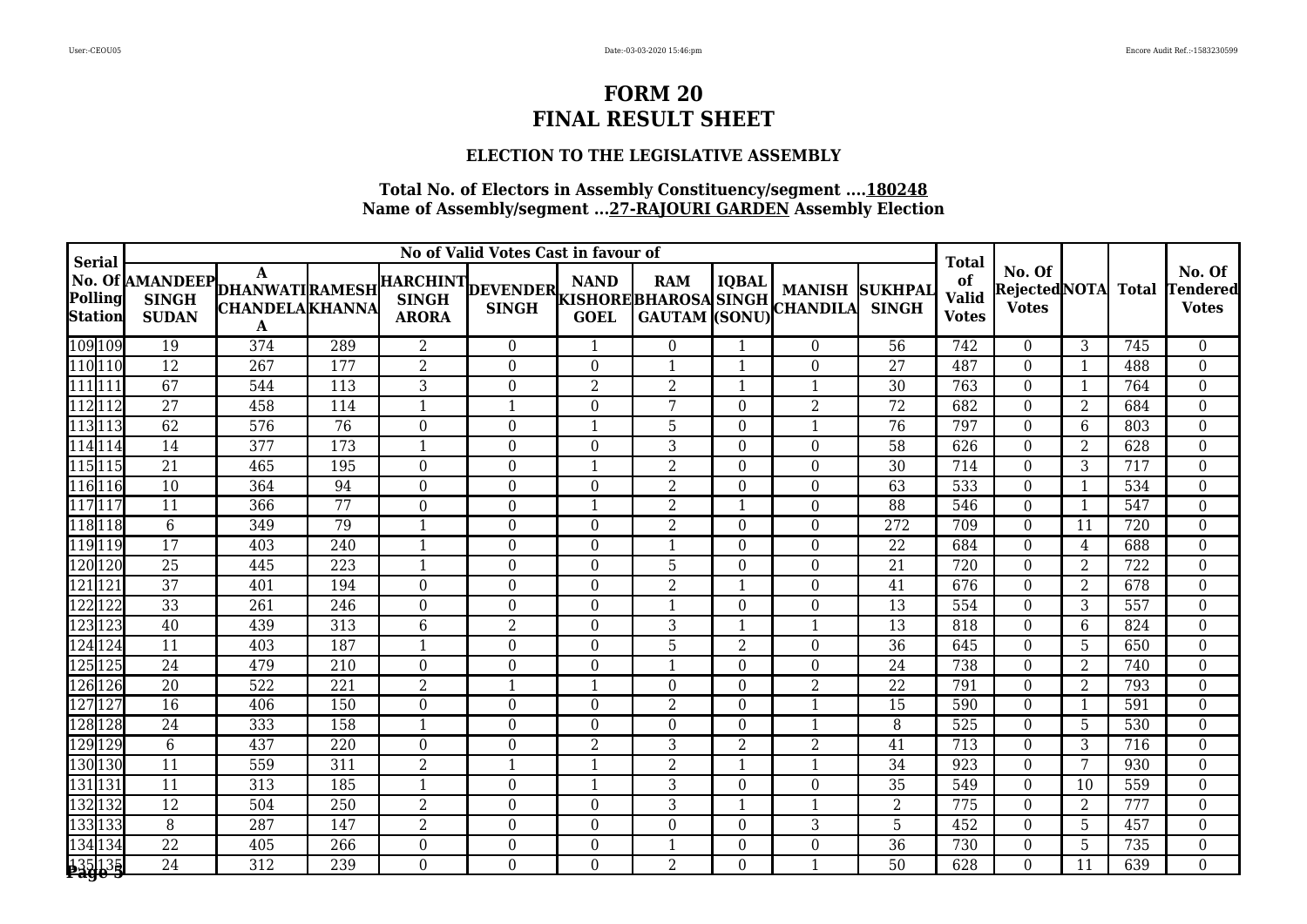### **ELECTION TO THE LEGISLATIVE ASSEMBLY**

| <b>Serial</b>                                       |                                                 |                             |                  |                  |                                   | <b>Total</b>     |                  |                |                                                                               |                                |                                    |                                               |              |     |                                           |
|-----------------------------------------------------|-------------------------------------------------|-----------------------------|------------------|------------------|-----------------------------------|------------------|------------------|----------------|-------------------------------------------------------------------------------|--------------------------------|------------------------------------|-----------------------------------------------|--------------|-----|-------------------------------------------|
| $\left  \mathbf{Polling} \right $<br><b>Station</b> | No. Of AMANDEEP DHANWATI RAMESH<br><b>SUDAN</b> | <b>CHANDELA</b> KHANNA<br>A |                  | <b>ARORA</b>     | HARCHINT DEVENDER<br><b>SINGH</b> | <b>NAND</b>      | <b>RAM</b>       | <b>IQBAL</b>   | <b>MANISH</b><br>KISHOREBHAROSA SINGH MANISH<br>  GOEL GAUTAM (SONU) CHANDILA | <b>SUKHPAL</b><br><b>SINGH</b> | of<br><b>Valid</b><br><b>Votes</b> | No. Of<br>Rejected NOTA Total<br><b>Votes</b> |              |     | No. Of<br><b>Tendered</b><br><b>Votes</b> |
| 136 136                                             | 15                                              | 239                         | 282              | 3                | $\overline{0}$                    | 6                | $\overline{0}$   | $\Omega$       | $\theta$                                                                      | 7                              | 552                                | $\Omega$                                      | 7            | 559 | $\overline{0}$                            |
| 137 137                                             | $\overline{26}$                                 | 332                         | 350              | $\boldsymbol{0}$ | $\overline{0}$                    | $\overline{2}$   | $\overline{0}$   | $\Omega$       | $\overline{1}$                                                                | 6                              | 717                                | $\Omega$                                      | 3            | 720 | $\overline{0}$                            |
| 138 138                                             | 6                                               | 175                         | 173              | $\mathbf{0}$     | $\boldsymbol{0}$                  | $\mathbf{1}$     | $\mathbf{1}$     | $\Omega$       | $\mathbf 0$                                                                   | 3                              | 359                                | $\overline{0}$                                | $\mathbf 1$  | 360 | $\boldsymbol{0}$                          |
| 139 139                                             | 35                                              | 255                         | 363              | 1                |                                   | 9                | $\overline{0}$   |                | 0                                                                             | 16                             | 681                                | $\Omega$                                      | 3            | 684 | $\boldsymbol{0}$                          |
| 140 140                                             | $\overline{16}$                                 | 229                         | 313              | $\mathbf{1}$     | 3                                 | $\overline{1}$   | 1                | $\Omega$       | $\overline{0}$                                                                | 8                              | 572                                | $\Omega$                                      | 6            | 578 | $\boldsymbol{0}$                          |
| 141 141                                             | $\overline{17}$                                 | 327                         | 269              | $\boldsymbol{0}$ | $\overline{0}$                    | $\theta$         | $\boldsymbol{0}$ | $\Omega$       | $\boldsymbol{0}$                                                              | 3                              | 616                                | $\Omega$                                      | 3            | 619 | $\boldsymbol{0}$                          |
| 142 142                                             | $\overline{25}$                                 | 319                         | 239              | $\bf{0}$         | $\overline{0}$                    | $\overline{2}$   | $\overline{0}$   |                | $\mathbf{1}$                                                                  | 14                             | 601                                | $\Omega$                                      | 3            | 604 | $\boldsymbol{0}$                          |
| 143 143                                             | 11                                              | 232                         | 192              | $\boldsymbol{0}$ | $\boldsymbol{0}$                  | $\boldsymbol{0}$ | $\overline{2}$   | $\Omega$       | $\boldsymbol{0}$                                                              | 8                              | 445                                | $\Omega$                                      | 6            | 451 | $\boldsymbol{0}$                          |
| 144 144                                             | $\overline{27}$                                 | 172                         | 162              | $\mathbf{0}$     | $\overline{0}$                    | $\overline{0}$   | $\overline{0}$   | $\Omega$       | $\overline{0}$                                                                | 3                              | 364                                | $\Omega$                                      | 5            | 369 | $\boldsymbol{0}$                          |
| 145 145                                             | $\overline{20}$                                 | $\overline{310}$            | $\overline{243}$ | $\mathbf{1}$     | $\mathbf{1}$                      | $\Omega$         | $\mathfrak{Z}$   | $\Omega$       | $\overline{0}$                                                                | 5                              | 583                                | $\Omega$                                      | 3            | 586 | $\overline{0}$                            |
| 146 146                                             | $\overline{18}$                                 | 231                         | 254              | $\mathbf{0}$     | $\overline{0}$                    | $\overline{0}$   | $\overline{2}$   | $\Omega$       | $\boldsymbol{0}$                                                              | -1                             | 506                                | $\overline{0}$                                | 8            | 514 | $\overline{0}$                            |
| 147147                                              | 16                                              | 268                         | 372              | $\boldsymbol{0}$ | $\boldsymbol{0}$                  | $\boldsymbol{0}$ | $\mathbf{1}$     | $\Omega$       | $\boldsymbol{0}$                                                              | $\Omega$                       | 657                                | $\Omega$                                      | 6            | 663 | $\boldsymbol{0}$                          |
| 148 148                                             | $\overline{24}$                                 | 379                         | $\overline{340}$ | $\boldsymbol{0}$ | $\boldsymbol{0}$                  | $\mathbf{1}$     | $\mathbf{1}$     | $\Omega$       | $\boldsymbol{0}$                                                              | $\overline{2}$                 | 747                                | $\Omega$                                      | 6            | 753 | $\boldsymbol{0}$                          |
| 149 149                                             | $\overline{16}$                                 | 220                         | 199              | $\boldsymbol{0}$ | 4                                 | $\mathbf{1}$     | $\mathbf{1}$     | $\Omega$       | $\overline{0}$                                                                | 6                              | 447                                | $\Omega$                                      | $\mathbf{1}$ | 448 | $\overline{0}$                            |
| 150 150                                             | 11                                              | $\overline{213}$            | $\overline{128}$ | $\boldsymbol{0}$ | 6                                 | $\boldsymbol{0}$ | $\overline{0}$   | $\Omega$       | $\boldsymbol{0}$                                                              | $6\phantom{1}$                 | 364                                | $\overline{0}$                                | 3            | 367 | $\boldsymbol{0}$                          |
| 151 151                                             | 15                                              | 308                         | 214              | $\mathbf{0}$     | $\mathbf{1}$                      | $\boldsymbol{0}$ | $\boldsymbol{0}$ | $\Omega$       | $\mathbf{1}$                                                                  | 14                             | 553                                | $\Omega$                                      | 3            | 556 | $\boldsymbol{0}$                          |
| 152 152                                             | $\overline{22}$                                 | 303                         | 320              | $\overline{2}$   | $\overline{2}$                    | $\theta$         | $\overline{2}$   | $\Omega$       | $\overline{0}$                                                                | 8                              | 659                                | $\Omega$                                      | 7            | 666 | $\overline{0}$                            |
| 153 153                                             | $\overline{26}$                                 | 275                         | $\overline{235}$ | $\boldsymbol{0}$ | $\boldsymbol{0}$                  | $\Omega$         | $\overline{0}$   | $\Omega$       | $\overline{0}$                                                                | 5                              | 541                                | $\theta$                                      | $\mathbf{1}$ | 542 | $\overline{0}$                            |
| 154 154                                             | 24                                              | 439                         | 295              | $\mathbf{1}$     | $\overline{0}$                    | $\overline{0}$   | $\overline{2}$   | $\overline{2}$ | $\boldsymbol{0}$                                                              | 9                              | 772                                | $\overline{0}$                                | 14           | 786 | $\overline{0}$                            |
| 155155                                              | 23                                              | 382                         | 305              | $\boldsymbol{0}$ | 3                                 | $\boldsymbol{0}$ | $\mathbf{1}$     | $\Omega$       | $\boldsymbol{0}$                                                              | 6                              | 720                                | $\Omega$                                      | 7            | 727 | $\boldsymbol{0}$                          |
| 156 156                                             | $\overline{18}$                                 | 244                         | 176              | $\boldsymbol{0}$ | $\boldsymbol{0}$                  | $\overline{0}$   | $\mathbf{1}$     | $\Omega$       | $\overline{0}$                                                                | 5                              | 444                                | $\overline{0}$                                | 3            | 447 | $\boldsymbol{0}$                          |
| 157 157                                             | $\overline{26}$                                 | 239                         | 149              | $\overline{0}$   | $\overline{0}$                    | $\Omega$         | $\overline{2}$   | $\Omega$       | $\overline{0}$                                                                | 4                              | 420                                | $\Omega$                                      | $\mathbf{1}$ | 421 | $\boldsymbol{0}$                          |
| 158 158                                             | 16                                              | 235                         | 277              | $\boldsymbol{0}$ | $\overline{0}$                    | $\boldsymbol{0}$ | $\mathbf{1}$     | $\Omega$       | 0                                                                             | $\theta$                       | 529                                | $\Omega$                                      | 3            | 532 | $\boldsymbol{0}$                          |
| 159 159                                             | 19                                              | 174                         | 254              | $\overline{2}$   | $\boldsymbol{0}$                  | $\overline{0}$   | $\boldsymbol{0}$ | $\Omega$       | $\boldsymbol{0}$                                                              | $\overline{2}$                 | 451                                | $\overline{0}$                                | 9            | 460 | $\boldsymbol{0}$                          |
| 160 160                                             | $\overline{16}$                                 | 195                         | 234              | $\boldsymbol{0}$ | $\boldsymbol{0}$                  | $\overline{0}$   | $\overline{2}$   | $\Omega$       | $\overline{0}$                                                                | -1                             | 448                                | $\Omega$                                      | 4            | 452 | $\boldsymbol{0}$                          |
| 161161                                              | 15                                              | 186                         | 251              | $\boldsymbol{0}$ | $\boldsymbol{0}$                  | $\boldsymbol{0}$ | $\boldsymbol{0}$ | $\Omega$       | 0                                                                             | $\theta$                       | 452                                | $\theta$                                      | 3            | 455 | $\boldsymbol{0}$                          |
| 162162<br><b>Page 6</b>                             | $\overline{22}$                                 | 308                         | 232              | $\mathbf{1}$     | $\overline{0}$                    | $\overline{1}$   | 3                | $\Omega$       | $\Omega$                                                                      | 8                              | 575                                | $\Omega$                                      | 7            | 582 | $\overline{0}$                            |